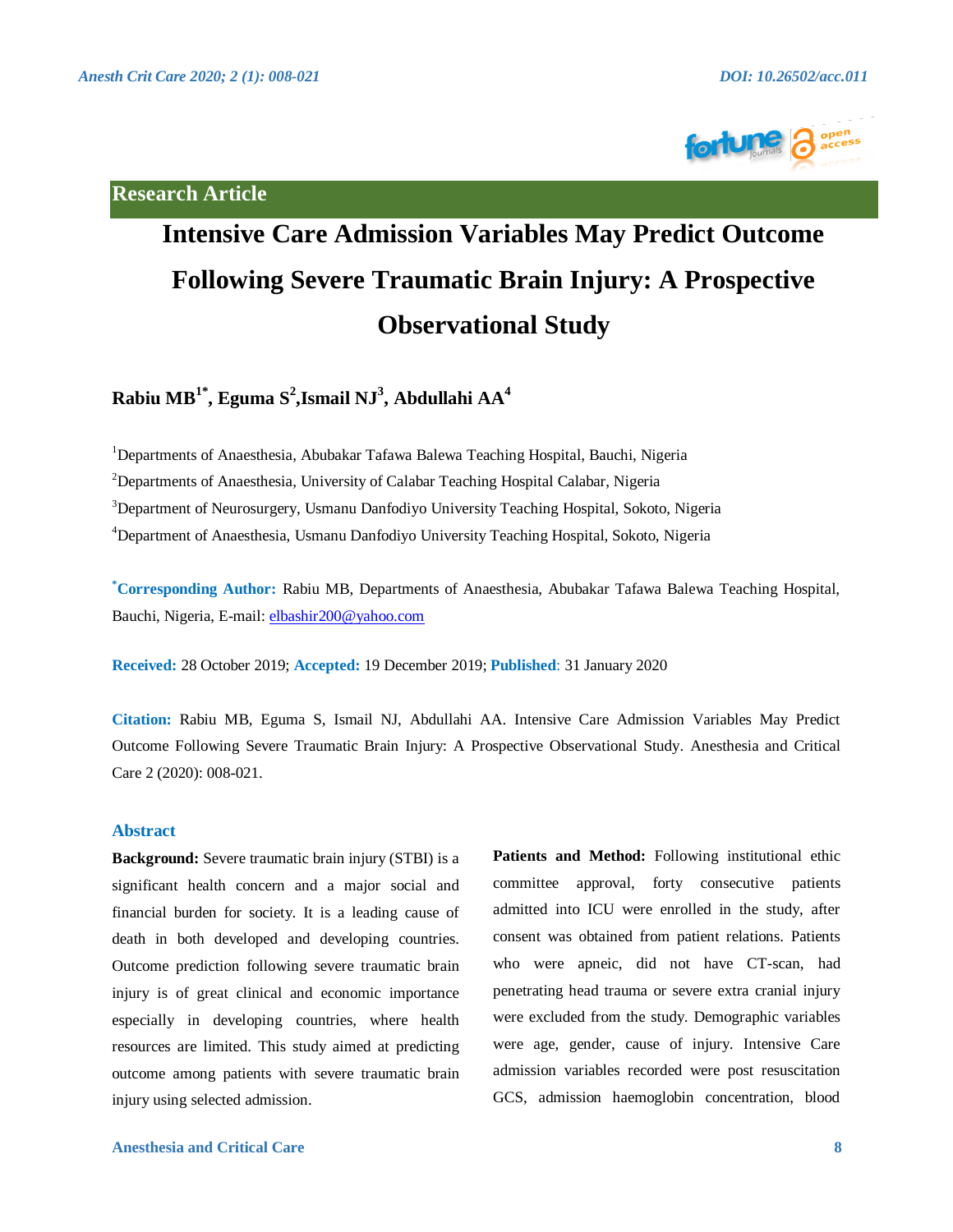sugar level, systolic blood pressure, CT scan profile and type of brain injury. All Patients were initially mechanically ventilated using IPPV for 48 hours, thereafter patients were placed on weaning mode of either SIMV or BiPAP. Sedation was reduced for spontaneous breath trial Patient outcome was categorized into two groups: favourable outcome for those with good recovery and moderate disability and unfavourable outcome for those who died, were severely disabled and those in persistent vegetative state, using the Glasgow Outcome Scale at 14 days and 3 months follow up. The data obtained was analyzed electronically using SPSS version 20 and presented using relevant tables and figures. Descriptive statistical analysis was used to determine incidence of unfavourable outcome at 14 days and 3 months. Chi square test was used to determine the association between the selected variables and outcome. All selected variables were subjected to univariate regression to determine the predictors of outcome at 3 months, with confidence interval set at 95%. P<0.05.

**Results:** Fourty patients were enrolled in the study, 3 patients were not available for follow up and were removed from the study. The overall incidence of unfavourable outcome at 14 days was 100% while at 3 months post-injury it was 81.1%. Road traffic accident was the major cause of traumatic brain injury and there was a Male: Female ratio of 8:1. Hypotension (*P=*0.015), hyperglycemia *(P*=0.016), midline brain shift>5 mm (*P*=0.039), absent or compressed cistern (*P*= 0.007), heamoglobin concentration<10 g/dl (*P*=0.041), were significant predictors of unfavourable outcome at 3 months on univiriate regression analysis.

**Conclusions:** Our study revealed hypotension, hyperglycaemia, anaemia mid-line brain shift greater than 5 mm and absent or compressed cistern on brain

CT-scan are statistically significant predictors of unfavourable outcome at univiriate analysis following severe traumatic brain injury at 3 months post trauma.

**Keywords:** Severe traumatic brain injury; Prediction; Unfavourable outcome

### **1. Introduction**

Severe traumatic brain injury (STBI) is defined as head trauma associated with post resuscitation Glasgow coma score (GCS) of less than or equal to 8 [1, 2]. It is a major challenging problem in critical care medicine and one of the most life threatening conditions in trauma victims. In Jos Nigeria, Emejulu et al. [3] found the incidence of moderate to severe head injury to be 11%. Brown and Nell [4] in a study in South Africa found an incidence of STBI of 355/100,000 among blacks and 109/100,000 among whites. In Britain, approximately 500 persons are affected per year, majority of them young male adults. World-wide 1.5 million people die from STBI yearly [1]. Some of these deaths are inevitable while some are potentially preventable. With an estimated 10 million people affected annually world-wide by STBI, the burden of mortality and morbidity that this condition imposes on society, makes TBI a pressing public health and medical problem [5]. Outcome after severe brain injury has major social and financial implications for both patients and families. In developed countries with well organised health systems, society may bear most of the burden but in low income countries such as those in the West African sub–region where case fatality is high and resources are limited, the burden rests solely on the family to provide financial and physical support and rehabilitation. A study on Sierra Leone found that households with persons with disability spent about 3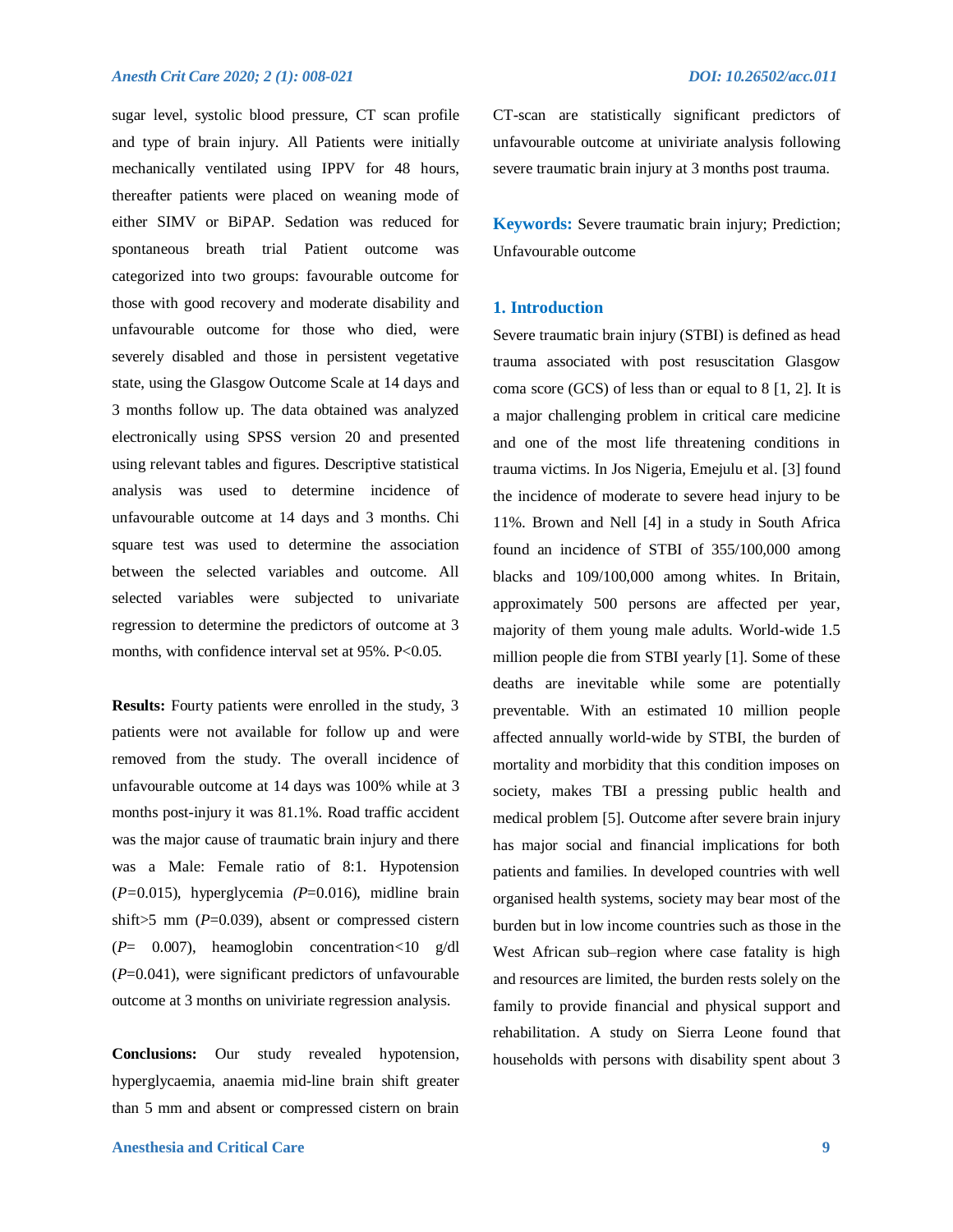times more on healthcare and were poorer than those without family members with disability [6].

Clinicians treating patients often make decisions based on their assessment of prognosis. According to a survey in United Kingdom (UK) 2008, 80% of doctors believed that an accurate assessment of prognosis is important in making clinical decisions in the management of patients with STBI [7]. Accurate prediction of outcome may help in rational allocation of scarce health resources. The ability to accurately predict the outcome after STBI will also help doctors in designing protocols relevant to their practice environment, which will improve clinical management of severe head injury.

A review of literature reveals that several predictors of outcome following STBI differ in their strengths of association with outcome according to the income level of the country [7]. Most studies on outcome prediction for patients with STBI have been done in high income countries. There is need, therefore, to carry out this study in this part of the world since it may be inappropriate to use models from high income countries in poorer settings. This study hopes to unveil those prognostic factors that may enable effective protocols development for the management of severely head injured patients in limited resource settings and perhaps in West Africa. Road traffic accident is the principal cause of head injury, accounting for about 25% of head injuries [5]. In a retrospective study of 112 children with severe closed head injury carried out during a fifteen year period at the Jos University Teaching Hospital, Nigeria, Igun et al. [8] found that road traffic accidents accounted for 69% of cases of head injuries seen. Other causes include falls, assaults, work related injuries, domestic accidents and sports injuries. The relative frequency of each cause varies between different age groups and from place to place throughout each country.

A variety of methods have been devised to categorize the outcome of severe head injured patients. One such method is the Glasgow Outcome Scale. In 1975 Jennet et al. [9] developed the Glasgow outcome scale (GOS) for assessment of head injured patients. They categorised patients recovering from TBI into five groups depending upon their ability to perform activities of daily living and the amount of supervision they need as follows: Death, Persistent vegetative state: severe bilateral hemisphere damage in which the patients have no awareness of themselves or of their environment. Although period of eye opening and closure occur, the patient is dependent and does not communicate or interact with others in any way. Severe disability where patient is dependent for some support in every 24 hour period. Moderate disability: patient is independent but disabled. May or may not be capable of return to work. Good recovery: good, but not necessarily complete recovery, cranial nerve deficit could occur, although patient may not return to work.

King et al. [10] used the Glasgow Outcome Scale to predict outcome in patients with STBI at 3 and 12 months post TBI. They subjected one hundred and fifty nine patients with severe TBI (GCS 8 and below on admission) to neuropsychiatric assessment at three, six and 12 month post –injury. Demographic and admission clinical data were collected at 3, 6 and 12 months and analyzed using multivariate logistic regression. They found that GOS at three months was the strongest independent predictor of outcomes at 12 months. They also found prolonged hypotension, diffuse axonal injury and fixed dilated pupils on admission to be significant independent predictors of poor outcome at 12 months.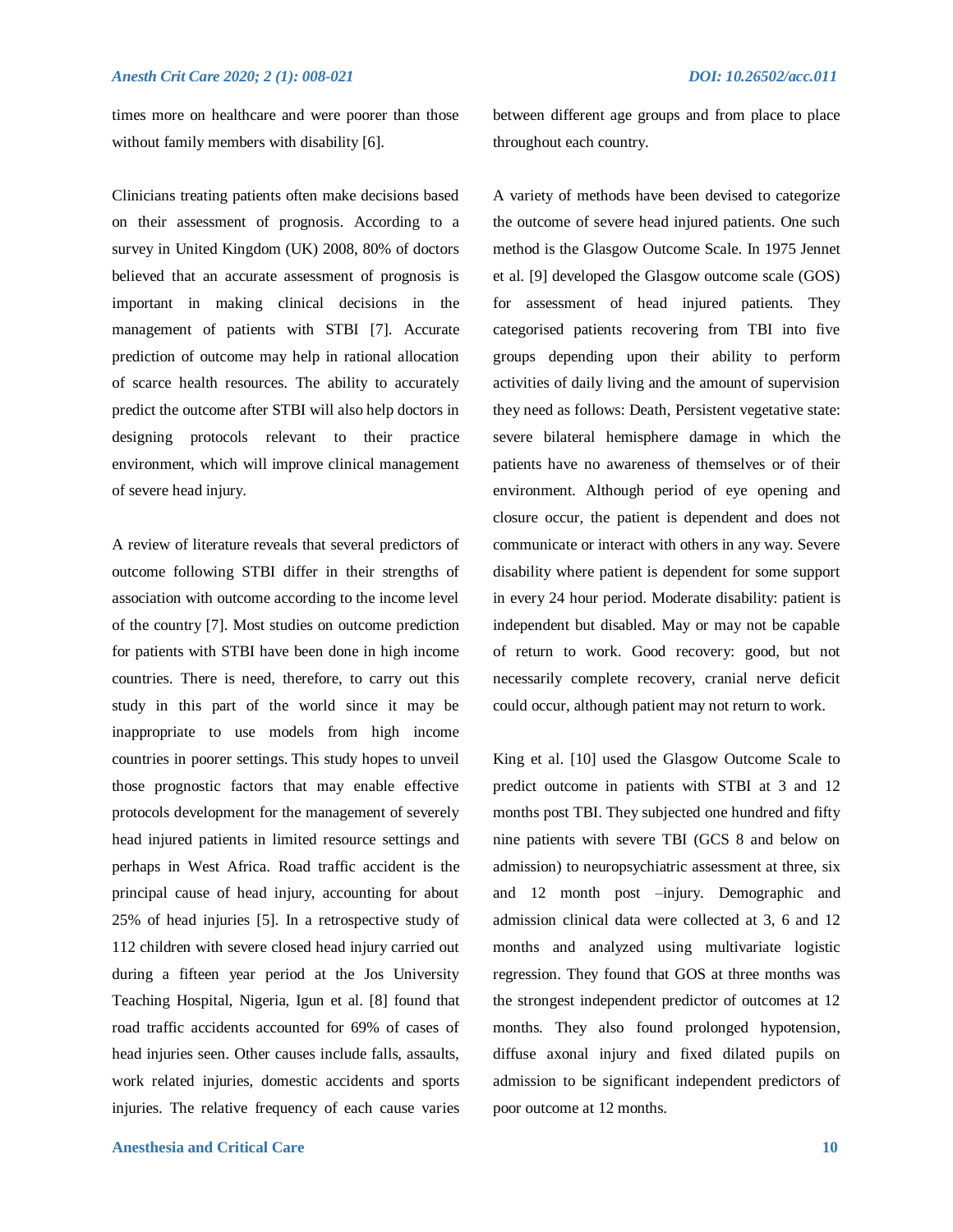The Glasgow Outcome Scale (GOS), though popular due to its simplicity and ease of use, is limited by its broad and flexible categories. Several studies have tried to modify the GOS in a bid to increase its

sensitivity. This has resulted in the Extended Glasgow Outcome scale (GOSE), which incorporates a structured interview process and extends the categories from five to eight. This gives greater sensitivity for detecting changes in patient condition over time and improves accuracy when assessing ongoing treatment or care needs.

Many clinical variables have been used either in isolation or in combination to help in the prediction of outcome following TBI. These include age, Glasgow Coma Score on admission, pupillary reactivity to light, hypotension, blood glucose levels, CT scan findings and presence of anaemia [4, 7, 8, 10]. The ability to accurately predict the outcome after STBI will also help doctors in designing protocols relevant to their practice environment, which will improve clinical management of severe head injury. A review of literature reveals that several predictors of outcome following STBI differ in their strengths of association with outcome according to the income level of the country [7]. Most studies on outcome prediction for patients with STBI have been done in high income countries. There is need, therefore, to carry out this study in this part of the world since it may be inappropriate to use models from high income countries in poorer settings.

# **2. Patients and Method**

Following institutional ethical approval, forty consecutive patients admitted into Intensive Care Unit from January 2014 to December 2016 were enrolled in the study, after consent was obtained from patient relations. Patients who were apneic, did not have CTscan, had penetrating head trauma or severe extra cranial injury were excluded from the study. Demographic variables used for the study were age, gender, occupation, cause of injury. Intensive Care admission variables were post resuscitation GCS, admission haemoglobin concentration, blood sugar level, systolic blood pressure, CT scan profile and type of brain injury. All Patients were initially mechanically ventilated using IPPV for 48 hours, thereafter patients were placed on weaning mode of either SIMV or BiPAP. Sedation was reduced for spontaneous breath trial Patient outcome was categorized into two groups: favourable outcome for those with good recovery and moderate disability and unfavourable outcome for those who died, were severely disabled and those in persistent vegetative state, using the Glasgow Outcome Scale at 14 days and 3 months follow up.

The data obtained was analyzed electronically using SPSS version 20 and presented using relevant tables and figures. Descriptive statistical analysis was used to determine incidence of unfavourable outcome at 14 days and 3 months. Chi square test was used to determine the association between the selected variables and outcome. All selected variables were subjected to univariate regression to determine the predictors of outcome at 3 months, with confidence interval set at  $95\%$ . P< $0.05$ .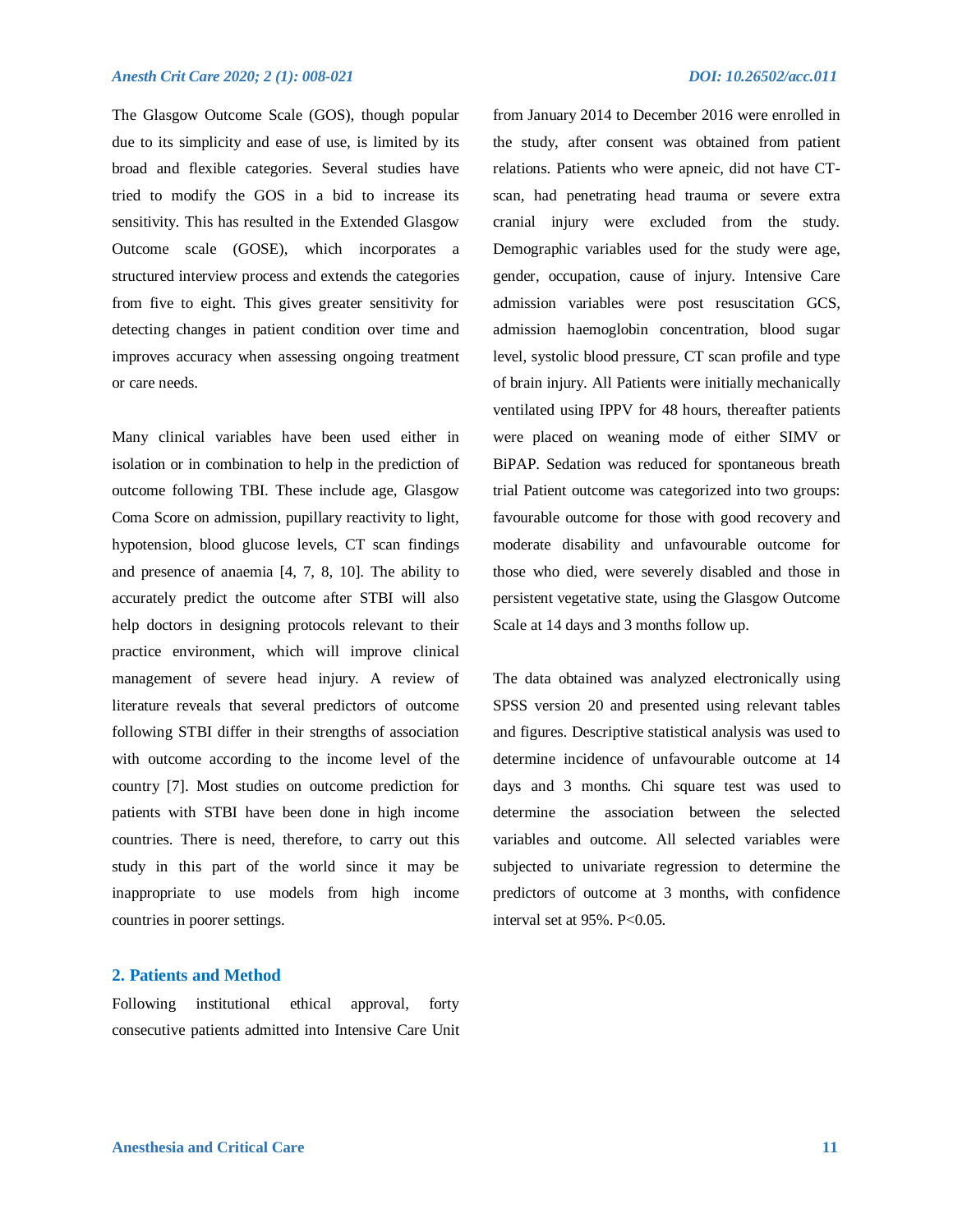| <b>Variables</b>       | Frequency (n=37) | Percentage (%) |  |
|------------------------|------------------|----------------|--|
| Age group (in years)   |                  |                |  |
| $\leq 20$              | 6                | 16.2           |  |
| $21-40$                | 19               | 51.4           |  |
| $41 - 60$              | $\overline{9}$   | 24.3           |  |
| $>60$                  | $\overline{3}$   | 8.1            |  |
| <b>Gender</b>          |                  |                |  |
| Male                   | 33               | 89.2           |  |
| Female                 | $\overline{4}$   | 10.8           |  |
| Occupation             |                  |                |  |
| Non-labour force       | 14               | 37.8           |  |
| Self employed          | 16               | 43.2           |  |
| Civil servant          | $\overline{7}$   | 18.9           |  |
| <b>Cause of Injury</b> |                  |                |  |
| Motor vehicle          | $\overline{26}$  | 70.3           |  |
| Motor cycle            | 6                | 16.2           |  |
| Fall from height       | $\overline{4}$   | 10.8           |  |
| Assault                | $\mathbf{1}$     | 2.7            |  |

**Table 1:** Socio-Demography profile of patients.

Table 1 shows the socio-demographic profile of the patients with severe traumatic brain injury. The age range of patients was 10-80 years (mean age=36.43; SD=17.748). Majority of the patients were in their, third and fourth decades of life, with the largest proportion in the age range of 21-40 years 19 (51.4%), followed by 41-60 years age range 9 (24.3%). Only 3 (8.1%) were aged above 60 years old. There were more male patients 33 (89.2%) than females 4(10.8%). Sixteen 16(43.2%) were self-employed (both skilled

and un-skilled). Non-labour force accounted for 14 (37%) while only 7 (18.9%) were civil servants. Motor vehicle accidents accounted for 26 (70.3%) as cause of injury, motor cycle 6(16.2%), falls from height 4(10.8%) and assault 1(2.7%). Motor vehicle was the major cause of injury followed by motor cycle accidents. Among the patients who fell from heights and the one who was assaulted, none had a favourable outcome Table 1.

| <b>Variables</b>           | Unfavourable outcome<br><b>Favourable outcome</b> |            | <b>Total</b> | P-Value     |
|----------------------------|---------------------------------------------------|------------|--------------|-------------|
| <b>GCS</b>                 |                                                   |            |              |             |
| GCS<5                      | 26 (70.3%)                                        | $0(0.0\%)$ | 26 (70.3%)   |             |
| GCS > 5                    | $4(10.8\%)$                                       | 7(18.9%)   | 11 (29.7%)   | $P = 0.001$ |
| Midline shift (on CT Scan) |                                                   |            |              |             |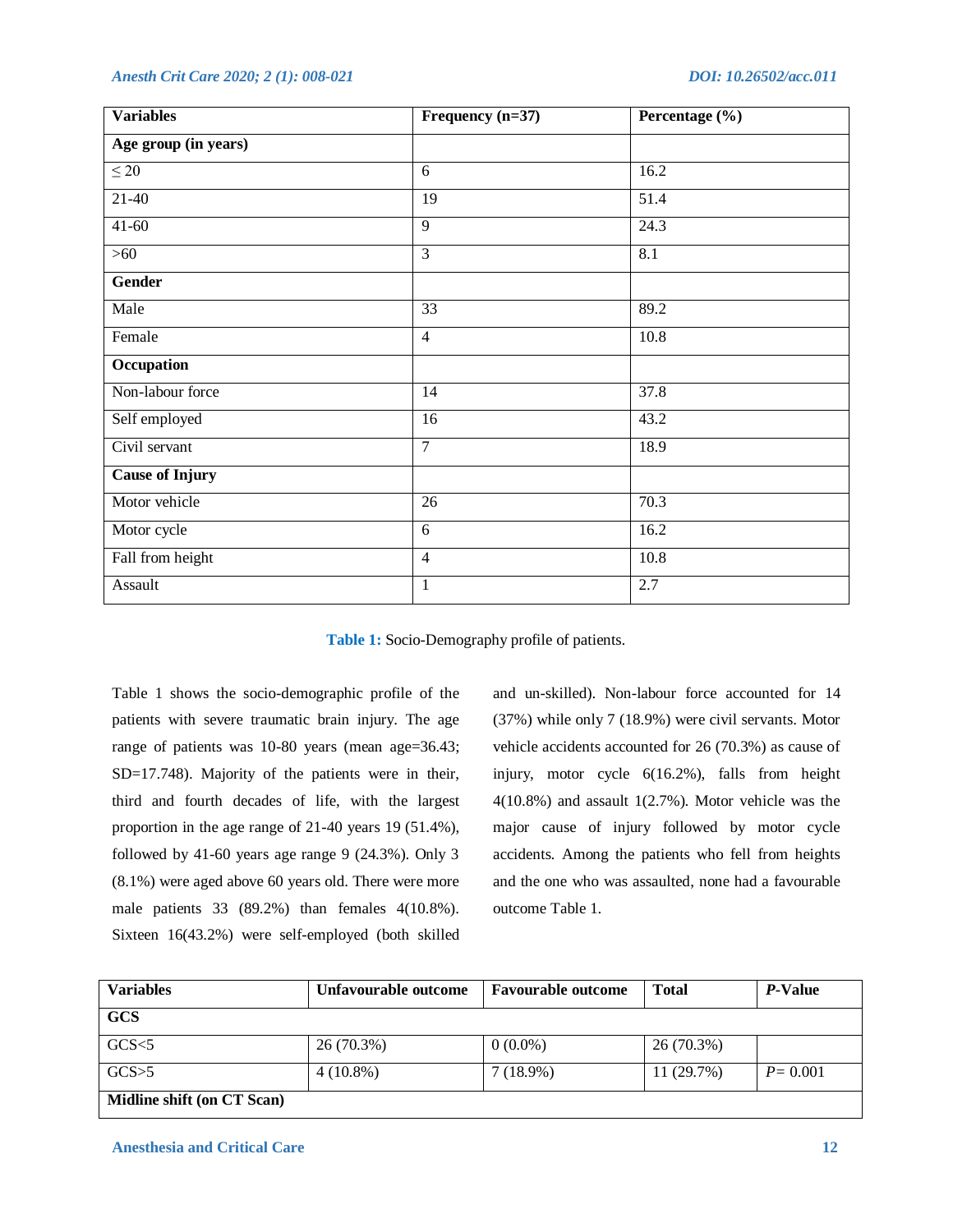| MLS > 5mm                   | 22 (59.5%)   | $2(5.4\%)$  | 24 (64.9%) |             |  |
|-----------------------------|--------------|-------------|------------|-------------|--|
| MLS < 5mm                   | $8(21.6\%)$  | 5(13.5%)    | 13 (35.1%) | $P = 0.025$ |  |
| <b>Cistern</b> (on CT Scan) |              |             |            |             |  |
| Absent or compressed        | 24 (64.9%)   | 1(2.7%)     | 25 (67.6%) |             |  |
| Present                     | $6(16.2\%)$  | $6(16.2\%)$ | 12 (32.4%) | $P = 0.001$ |  |
| <b>Type of lesion</b>       |              |             |            |             |  |
| Surgical                    | $10(27.0\%)$ | $3(8.1\%)$  | 13 (35.1%) |             |  |
| Non-surgical                | 20 (54.1%)   | $4(10.8\%)$ | 24 (64.9%) | $P = 0.635$ |  |

GCS=Glasgow Coma Score, MLS=Midline Shift, CT-scan= Computed tomography scan

**Table 2:** Association between GCS (post-resuscitation), CT-scan profile, type of injury and outcome at 3 months.

Table 2 shows majority 26 (70.3%) of patients had  $GCS \leq 5$  and all had unfavourable out come at 3 months, while 11 (29.7%) had GCS>5 and 4 (10.8%) of them had unfavourable outcome, (*P*= 0.001). The outcome was better in those who had GCS>5, Table 4 CT scan revealed midline shift is common among the study population 24 (64.9%) patients. However, midline shift >5 mm is significantly associated with unfavourable outcome 22 (54.5%). The difference was statistically significant (*P*=0.025), compressed or

absent cistern in 25 (67.6%) patients while cistern was preserved among 12 (32.4%). Only 1 (2.7%) had favorable outcome. The association was found to be significant (*P*=0.001). Presence of non-surgical pathology was found among 24 (64.9%) patients and lesions that required surgical intervention in 13 (35.1%) patients. There was no statistically significant difference in outcome at 3 months between those who required surgical intervention and those who did not  $(P=0.635)$ .

| <b>Variables</b>          | <b>Unfavourable Outcome</b> | <b>Favourable Outcome</b> | <b>Total</b> | P-Value     |  |
|---------------------------|-----------------------------|---------------------------|--------------|-------------|--|
| SBP(mmHg)                 |                             |                           |              |             |  |
| Hypotension $<$ 90        | 22 (59.5%)                  | $1(2.7\%)$                | 23 (62.2%)   |             |  |
| No hypotension            | 8 (21.6%)                   | 14 (37.8%)<br>$6(16.2\%)$ |              | $P = 0.004$ |  |
| Glucose level (mg/dl)     |                             |                           |              |             |  |
| Normogycaemia (110-200)   | $6(16.2\%)$                 | 11 (29.7%)<br>5(13.5%)    |              |             |  |
| Hyperglycemia(>200)       | 24 (64%)                    | $2(5.4\%)$                | 26 (70.3%)   | $P = 0.007$ |  |
| Haemoglobin $level(g/dl)$ |                             |                           |              |             |  |
| $< 10$ g/dl               | 19 (51.4%)                  | 20 (54.1%)<br>1(2.7%)     |              |             |  |
| $\geq 10$ g/dl            | 11 (29.7%)                  | $6(16.2\%)$               |              | $P = 0.019$ |  |
|                           |                             |                           |              |             |  |

SBP=Systolic Blood Pressure

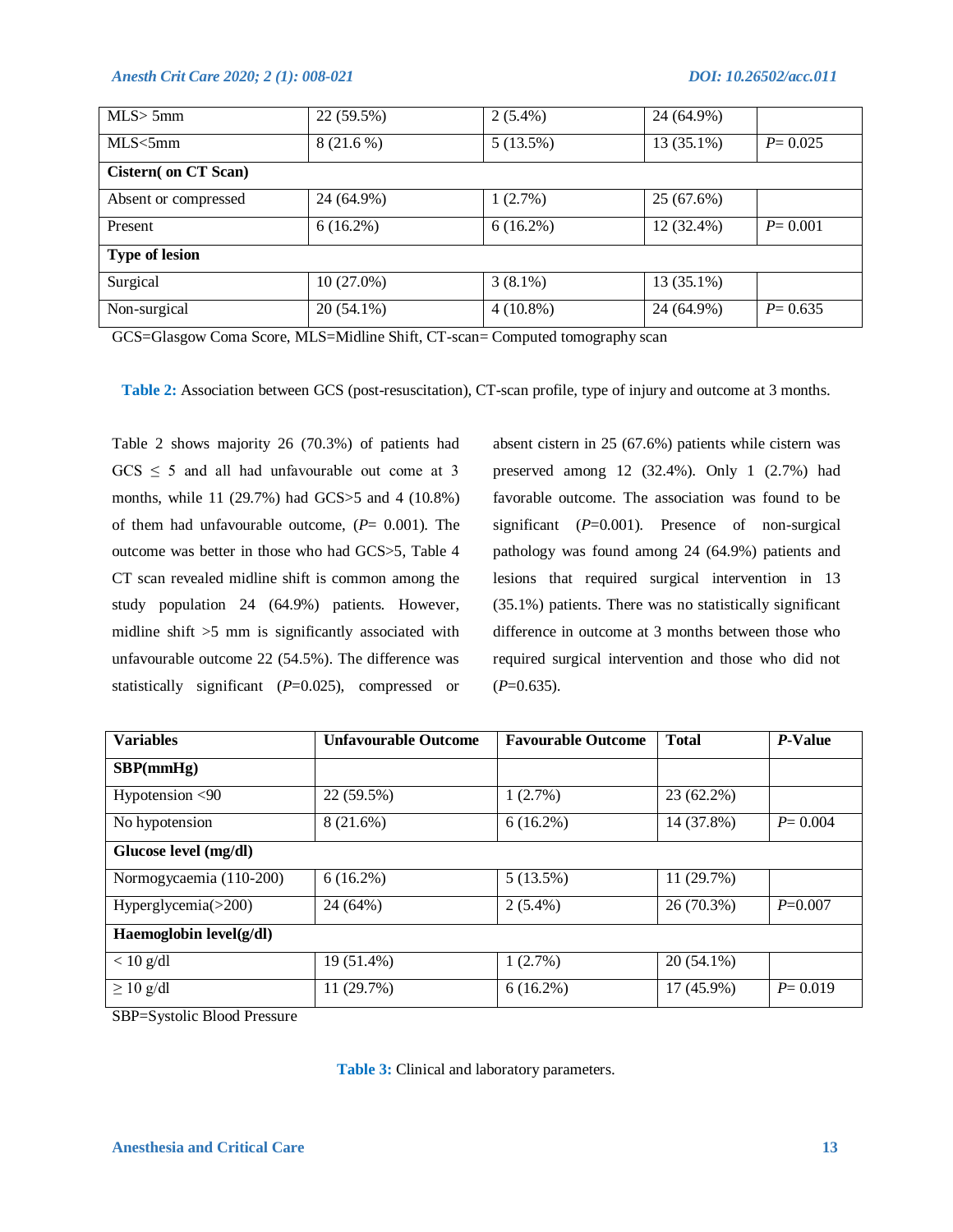Twenty three patients (62.2%) had hypotension during admission in ICU. Among the patients with hypotension 22 (95.6%) had unfavorable outcome at 3 months indicating strong association of hypotension and unfavourable outcome.The association was statistically significant (*P*=0.004) Table 3. Hyperglycaemia was a common finding during ICU admission among 26 (70.3%) patients, 11 (29.7%) patients had normoglycaemia. Only 2 (5.4%) out of 26 (70.3%) patients with hyperglycemia had favorable outcome at 3 months. The difference in outcome between patients with STBI who developed hyperglycaemia and those with normoglycaemia was statistically significant (*P*=0.007) Table 3. Twenty (54.1%) patients had haemoglobin concentration less than 10g/dl at presentation while 17 (45.9%) had haemoglobin concentration greater than 10g/dl. Fifty one percent (19) of those who were anaemic had unfavorable outcome at 3 months. Among the patients with haemoglobin concentration  $\geq 10$  g/dl, 11 (29.7%) and 6 (16.2%) had unfavorable and favorable outcomes respectively. Anaemia during admission was found to be statistical associated negative outcome at 3 months (*P*=0.019) Table 3.

| <b>Predictors</b>         | Co-efficient | <i>p</i> -value | <b>OR</b> | 95%CI |         |
|---------------------------|--------------|-----------------|-----------|-------|---------|
|                           |              |                 |           | lower | upper   |
| <b>GCS</b>                |              |                 |           |       |         |
| $\leq$ 5                  | 1.012        | 0.154           | 5.600     | 0.521 | 24.649  |
| > 5                       | $-35.660$    | 0.999           | 0.001     | 0.001 |         |
| Blood glucose(mg/dl)      |              |                 |           |       |         |
| Hyperglycaemia            | 2.303        | $0.016*$        | 10.000    | 1.544 | 64.152  |
| Normoglycaemia            | 0.018        | 0.989           | 0.001     | 0.492 | 3.286   |
| <b>Systolic BP</b> (mmHg) |              |                 |           |       |         |
| Hypotension               | 2.803        | $0.015*$        | 16.500    | 1.711 | 159.134 |
| Normotension              | $-0.9116$    | 0.996           | 0.020     | 0.310 | 3.148   |
| <b>CT-Scan findings</b>   |              |                 |           |       |         |
| Midline shift>5mm         | 1.928        | $0.039*$        | 6.875     | 1.104 | 29.612  |
| Midline shift $\leq$ 5mm  | $-23.012$    | 0.673           | 0.001     | 0.100 |         |
| Absent of cistern         | 3.178        | $0.007*$        | 24.000    | 2.410 | 238.965 |
| Cistern preserved         | 1.810        | 0.882           | 4.000     | 0.426 | 26.249  |
| Non-Surgical lesion       | $-0.405$     | 0.636           | 0.667     | 0.124 | 3.571   |
| Surgical-lesion           | 1.010        | 0.994           | 2.000     | 0.342 | 10.218  |

OR: Odds Ratio; CI: Confidence Interval; \*: Statistically significant (i. e. *p* value<0.05) ;BP: Blood Pressure

**Table 4:** Univariate Regression Analysis to Identify Predictors of Unfavourable outcome.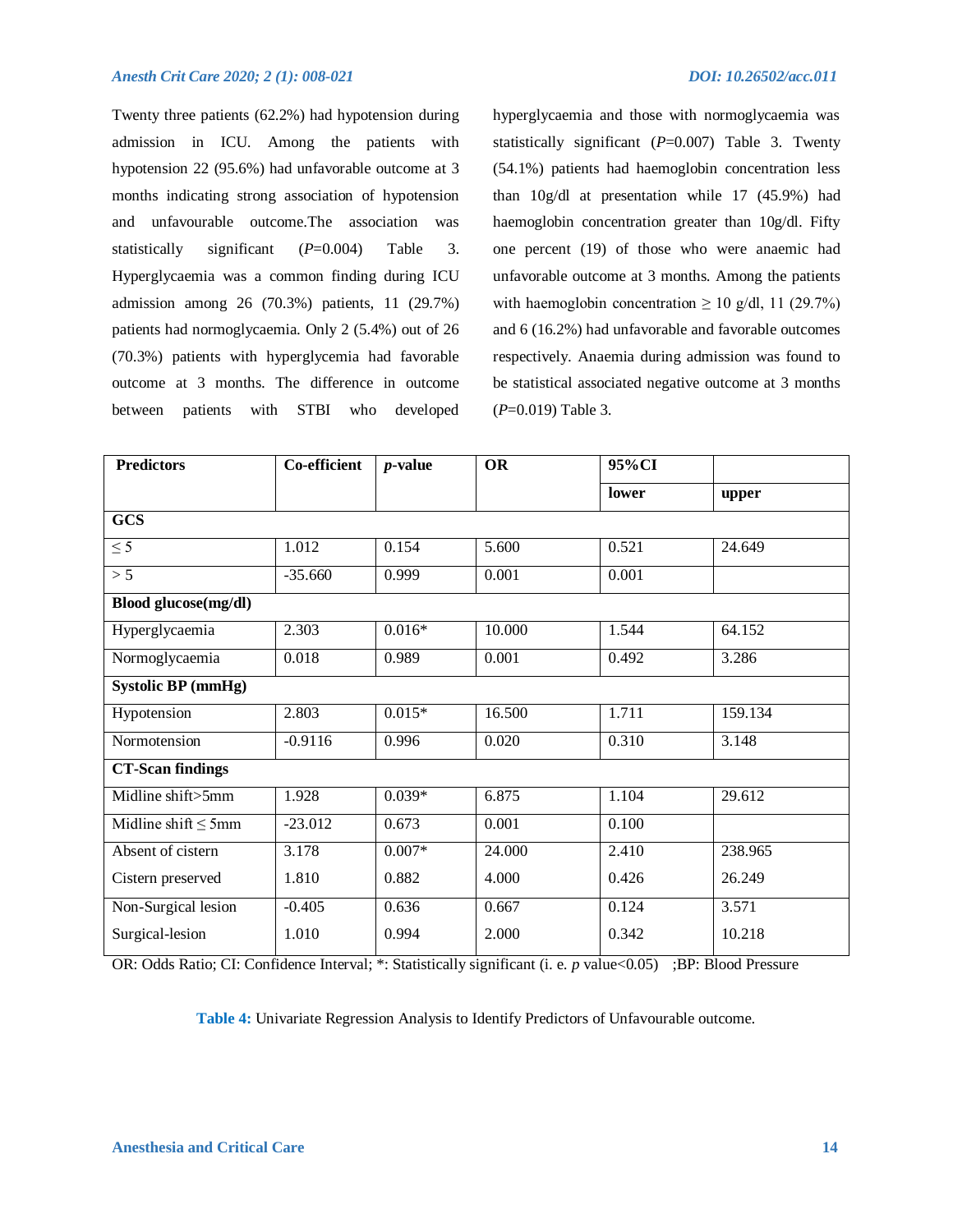# **3. Discussion**

Predicting outcome following severe traumatic brain injury is very important for clinical, social and financial reasons in developing countries where healthcare resources are limited. Several studies have attempted to predict prognostic factors for neurological outcome after severe traumatic brain injury [1, 3, 6, 7, 11,12], but most of the studies were done in developed countries. The burden of STBI is manifest throughout the world, and is especially prominent in Low and Middle Income Countries which face a higher preponderance of risk factors for TBI, and have inadequately prepared health systems to address the associated health outcomes. Considering the resources needed for management of severe traumatic brain injury, in most developing countries where this resources are limited, the financial and social burden of treatment is solely on the patient's family, a very useful clinical tool would be the ability to accurately predict patient outcome on admission to hospital, what the outcome of a given injury might be. The ability to accurately predict the outcome after STBI will also help doctors in designing protocols relevant to their practice environment, plan patient rehabilitation, and help in the rational allocation of scarce healthcare resources. Severe traumatic brain injury (STBI), according to the World Health Organization, will surpass many diseases as the major cause of death and disability by the year 2020 [5]. Review of literature reveals that several predictors of outcome following STBI differ in their strengths of association with outcome according to the income level of the country [8]. Most studies on outcome prediction for patients with STBI have been done in high income countries. There is need, therefore, to carry out this study in this part of the world since it may be inappropriate to use models from high income countries in poorer settings. This study hopes to unveil those prognostic factors that

**Anesthesia and Critical Care** 15

may enable effective protocols development for the management of severely head injured patients in limited resource settings and perhaps in West Africa.

Twenty four hour Glasgow Coma Score is said to be the strongest predictor of cognitive recovery at 2 years after injury in patients with moderate to severe head injury [13]. It has also been shown that the admission GCS score, when combined with age and pupillary or oculocephalic response, was 80%-84% accurate in predicting patient outcome into one of two categories, good outcome (as defined by no disability or moderate disability), or poor outcome (defined by severe disability or persistent vegetative state). The development of Glasgow outcome scale has allowed a more accurate clinical assessment of outcome after severe traumatic brain injury [18]. The Glasgow outcome scale identifies neurological and functional signs that are associated with the prognosis of improved recovery of physical function and was used to evaluate outcome in this study.

This study found that  $GCS \leq 5$  is associated with unfavourable outcome in patients with STBI at 3 months when compared with those with GCS greater than 5, the association was statistically significant. Navdeep et al. [15] reported that GCS at the time of admission was a reliable predictor of clinical outcome after STBI.Several studies have assessed the relationship between post-resuscitation GCS, mortality and functional outcome in STBI. Combes et al. [16] in a multi centre study noted a high mortality of 42% among patients with  $GCS \leq 5$ . In a related study, similar results were obtained in studies by Leach et al. [14], Grosswasser et al. [17], Lee et al. [18] and Settervall et al. [19]. It follows therefore that GCS scores are related to mortality; low scores indicating higher mortality and high scores indicating a more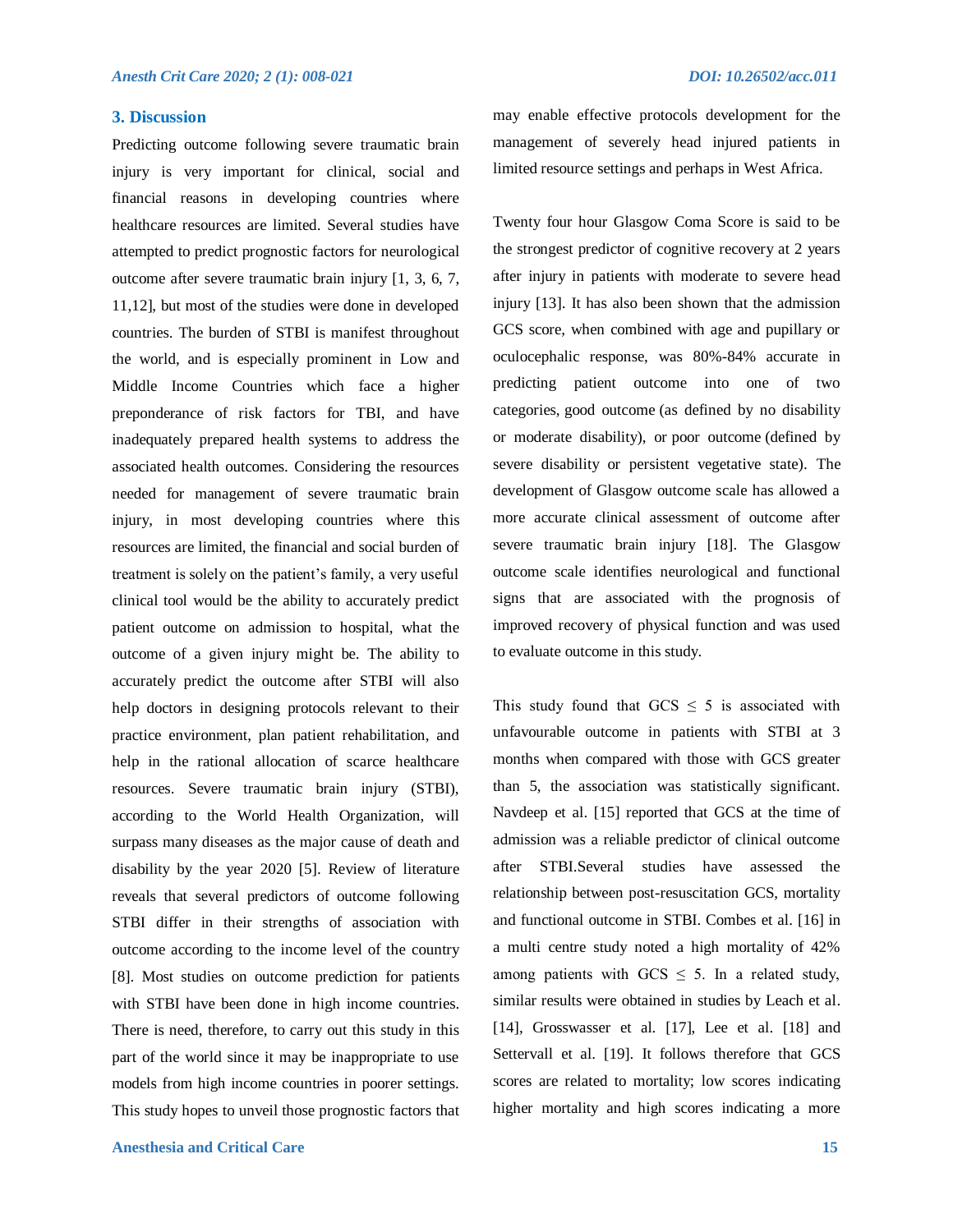likely chance of survival. One criticism of the GCS as a prognostic tool, however, is that the summed score does not always provide an accurate depiction of a patient's condition. For example, the verbal score may be poor due to the fact that the patient requires endotracheal intubation, and might result in the patient being assigned a much lower verbal score, which would give a falsely low GCS score.

Systolic blood pressure SBP of <90 mmHg is a major determinant and an independent predictor of outcome after severe traumatic brain injury and is significantly associated with increasing mortality [20]. In our study, patients with hypotension at admission were found to have unfavourable outcome at 3 months compared to those with normotension. The association between hypotension and unfavourable outcome was statistically significant (*P*=0.004). Univariate regression analysis in this study showed hypotension to be a strong predictor of unfavourable outcome. This finding agrees with that of Chestnut et al. [21] when they prospectively investigated the impact on outcome of hypotension (SBP<90 mm Hg) a as secondary brain insults, occurring from injury. They found hypotension to be independently associated with significant increases in morbidity and mortality from severe head injury, however mortality reported in their study was higher compared to this study, because in their study data was obtained from 24 hours continuous blood pressure monitoring while the current study used single episodes during the first 6 hour of ICU admission. Hypotension, particularly, was a major determinant of outcome from severe head injury. They therefore advised that resuscitation protocols for brain injured patients should assiduously avoid hypovolemic shock. Similar findings were reported by Christopher et al. [22]. Data from their study suggested that mortality was significantly higher among those with single episodes or persistent hypotension. Hypotension impairs blood flow to vital organs following trauma. The increased morbidity and mortality related to severe trauma to an extracranial organ system has been primarily attributed to associated hypotension.

Initial CT-Scan findings of patients was one of the factors used to predict outcome in this study. Majority (64.9%) of patients with a midline shift (MLS)>5 mm were found to have unfavorable outcome at 3 months follow up among patients with STBI. MLS>5 mm was found to be statistically significant predictor of unfavourable outcome on univiriate logistic regression analysis (*P*=0.039, OR 6.875). Both the cerebrum and cerebellum are symmetrical with lobes, ventricles and deep nuclei of similar size and shape in both hemispheres. The presence of an intracranial mass can cause brain shift, followed by herniation, brainstem compression and death. Midline shift and basal cistern effacement are both indicators of mass effect and the degree of brain compression by an intracranial mass and can therefore be used to quantify the change of symmetry for diagnosis and outcome prediction.

Similar finding was obtained by collaborators in MRC CRASH Trial [8] in their study, they analyzed CT – scan profile of data's pooled from both developed and developing countries such as where this study was conducted and they found that midline shift >5 mm was found to be a signifiacant predictor of unfavourable outcome at both 14 days and 3 months. Similarly Navdeep et al. [15] reported that unfavourable outcome was significantly higher among the patients with midline shift >5 mm on brain CTscan compared to those patients with midline shift <5 mm, and therefore the authors concluded similar finding reported in this study that, midline shift  $>5$  mm is a significant predictor of unfavourable following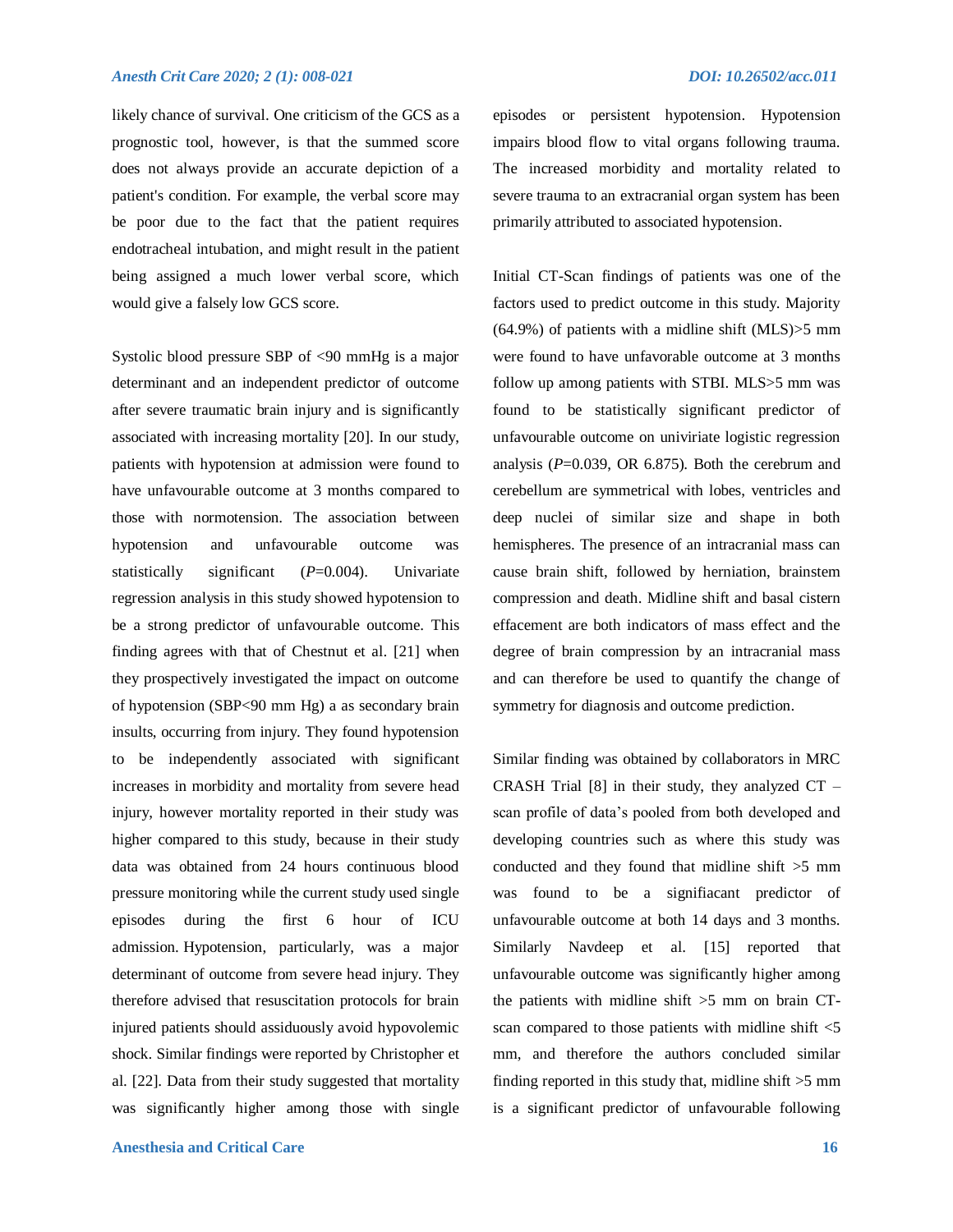STBI. Chiewwit et al. [23] found that increased degree of midline shift predicted not only poor clinical outcome but was also related to severity of the head trauma. Other significant CT-Scan findings were absent or compressed cistern and the presence or absence of intracranial space-occupying lesions that required surgical evacuation. Quattrochi et al. [24] found that mid-line brain shift was associated with unfavourable outcome. This finding was similar to that in several other studies [8, 15, 23], absent or compressed cistern was found to be a strong predictor of poor outcome.

In our study patients were grouped into two based on the type of brain injury seen on CT-Scan as a surgical lesions-for those patients that had neuro-surgical procedures and non-surgical lesions- for those patients that needed no neuro-surgical procedure. We found that majority (64.9%) of the patients enrolled in this study had no neuro-surgical procedure, while 35.1% had neuro-surgical exploration as part of their management, surgical lesion was found to be associated with unfavourable outcome, however this finding was not statistically significant  $(x^2 = 0.226, P)$  $=0.635$ ) irrespective of which statistical test it was subjected to. This is similar finding was reported by Leach et al. [25] the authors conclude in there study that, there is no statistical significant difference between the patients with diffuse lesion and haematoma that had surgical evacuation of haematoma compared to those with diffuse lesion without haematoma.

Anaemia is a common secondary systemic insult in traumatic brain injury and should be avoided with a target haemoglobin>10 g/dl or haematocrit  $\geq$  30% [26]. In this study anaemia was found to be associated with unfavourable outcome at 3 months among the patients with severe traumatic brain injury. Twenty 20 (54.1%) patients were found to have Hb<10 g/dl and among them 19 (51.4%) had unfavorable outcome at 3 months. The relationship between poor outcome and anaemia was statistically significant (*P=*0.019). Patients with Hb<10 g/dL are said to be 31 times more likely to have unfavourable outcomes compared to those with Hb  $\geq 10$  g/dl [27]. Sekhon and colleagues [28] in a single center study of 169 patients concluded that Hb<9 g/L was an independent increased risk factor in STBI patients. This is consistent with findings of other researchers [25, 28, 29]. Although most of the studies including the current study only asses the association of anaemia and functional outcome, Sanchez-Olmez et al. [29] asses association of some selected secondary brain insult such as aneamia and brain death, in their study the authours found that anaemia at multivariate analysis was not significantly associated with brain death, however in their study presence of severe extracranial injuries was considered which was excluded in this stud. Most head injuries are associated with injuries to other parts of the body and these contribute significantly to the overall outcome [10].

Hyperglycaemia (RBS>200 mg/dl) is negatively correlated with favourable outcome following STBI [1, 30]. On the other hand, tight glycaemic control may result in hypoglycaemia which is more detrimental and also results in poor outcome [1, 31]. The exact role hyperglycemia in the clinical outcome of the patients following brain injury is not clearly defined, although there is evidence of adverse effects of glucose on the nervous system recovering from focal ischemia. Results from this study indicated an association between higher concentration blood glucose and poor clinical outcome in head injury victims. The odds of having unfavorable outcome at 3 months was high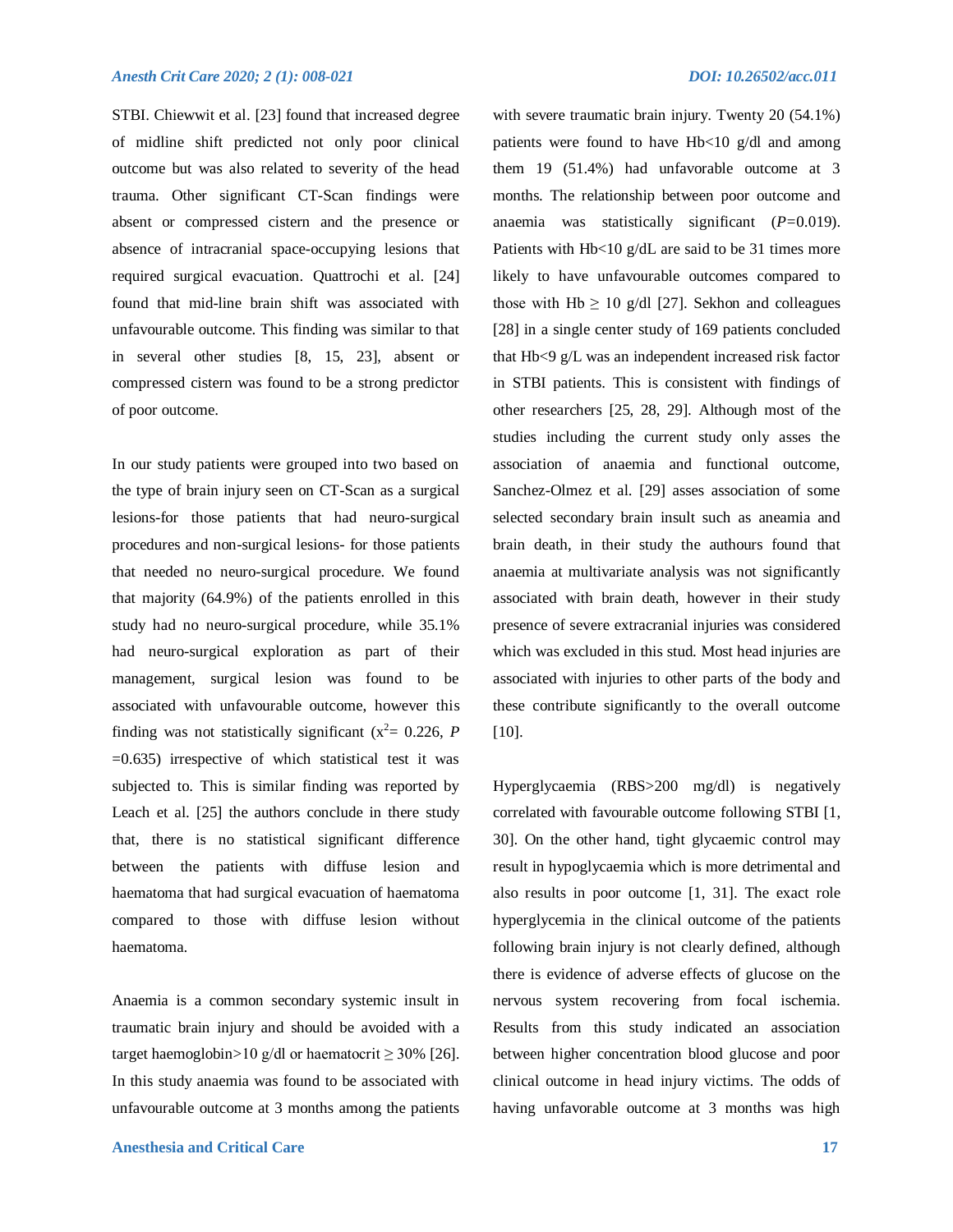among the patients with hyperglycaemia at multivariate analysis. Hyperglycaemia on ICU admission was found to be statistically significant significant predictor of unfavourable outcome among patients at following STBI at 3 months follow up. Similar findings was reported by Rovlias et al. [30], in their study of patients with head trauma demonstrated that clinical course was worse in patients with a blood glucose level greater than 200 mg/dl. Similar finding was reported by Chiaretti et al. [32].that majority of patients with severe head trauma had high blood glucose level, the researchers concluded that hyperglycaemia is significantly associated with poor neurological outcome. Similar result was reported by Merguerian et al. [33], although in their study they used mean of serial blood glucose concentration and 270 mg/dl was used as hyperglycaemia compared to 200 mg/dl used in this study, the authors found that, hyperglycaemia is a common findings among patients with STBI and strongly associated with poor outcome.

In a study conducted by Bahadir et al. [34] similar findings with current study was reported, that presence of hyperglycaemia after severe traumatic brain injury at an early stage may be a reliable marker of cerebral injury and is a predictor of poor prognosis. These studies demonstrate negative correlation between blood glucose level and GCS. That is, GCS dropped as blood glucose level increased which may be due the facts that hyperglycemia may increase mortality by augmenting brain edema and hypoxia. In agreement with the literatures, this study demonstrated a worsening in brain injury with elevating blood glucose level which may result in unfavourable outcome. This finding agrees with those of Rovalis et al. [30], Chiaretti et al. [32], Mergurian et al. [33] and Bahadir et al. [34], Lam et al. [35] have found that normoglyceamia within the first 48 hours of ICU stay was found to be predictor of good neurological outcome, but however it could not predict long term neurological outcome of the patients at 6 months follow up. Similarly, Monwery et al. [36] also found that though blood glucose levels increase proportionally to the severity of the injury, it alone cannot be used as a sole determinant of mortality in clinical practice whereas Rechangachary et al. [37], following their study, concluded that hyperglycaemia predicts poor outcome better than vital signs. Nevertheless, glucose metabolism is severely altered following severe traumatic brain injury. Activation of sympathetic activity and release of catecholamines impair the utilization of glucose by a wide variety of cells which results in a clinical condition similar to insulin resistance. The extent of the catecholamine surge in the body is directly related to the severity of the insult and may adversely affect the clinical outcome of the patients. In addition, hyperglycaemia increase plasma osmolality thereby increasing the water content of brain resulting in cerebral eodema. For that reason, free water (as dextrose solutions) should not be administered to head injured patients as the ischaemic brain metabolises glucose to lactic acid, lowering tissue pH and potentially exacerbating ischaemic injury.

In determining the prognostic factors for predicting outcome of TBI in this study, the Glasgow outcome scale (GOS) score at 3 months was used as the endpoint. Majority of the predictors had statistical significant associations with GOS scores at 3 months post injury are preventable, however due to lack of well-organized trauma respond systems among others, lack of government will to invest in human resource development, paucity of trained manpower, lack of basic facilities resulted in poor patient outcome. This re-enforces the well-known fact that traumatic brain injury takes a heavy toll on the population especially in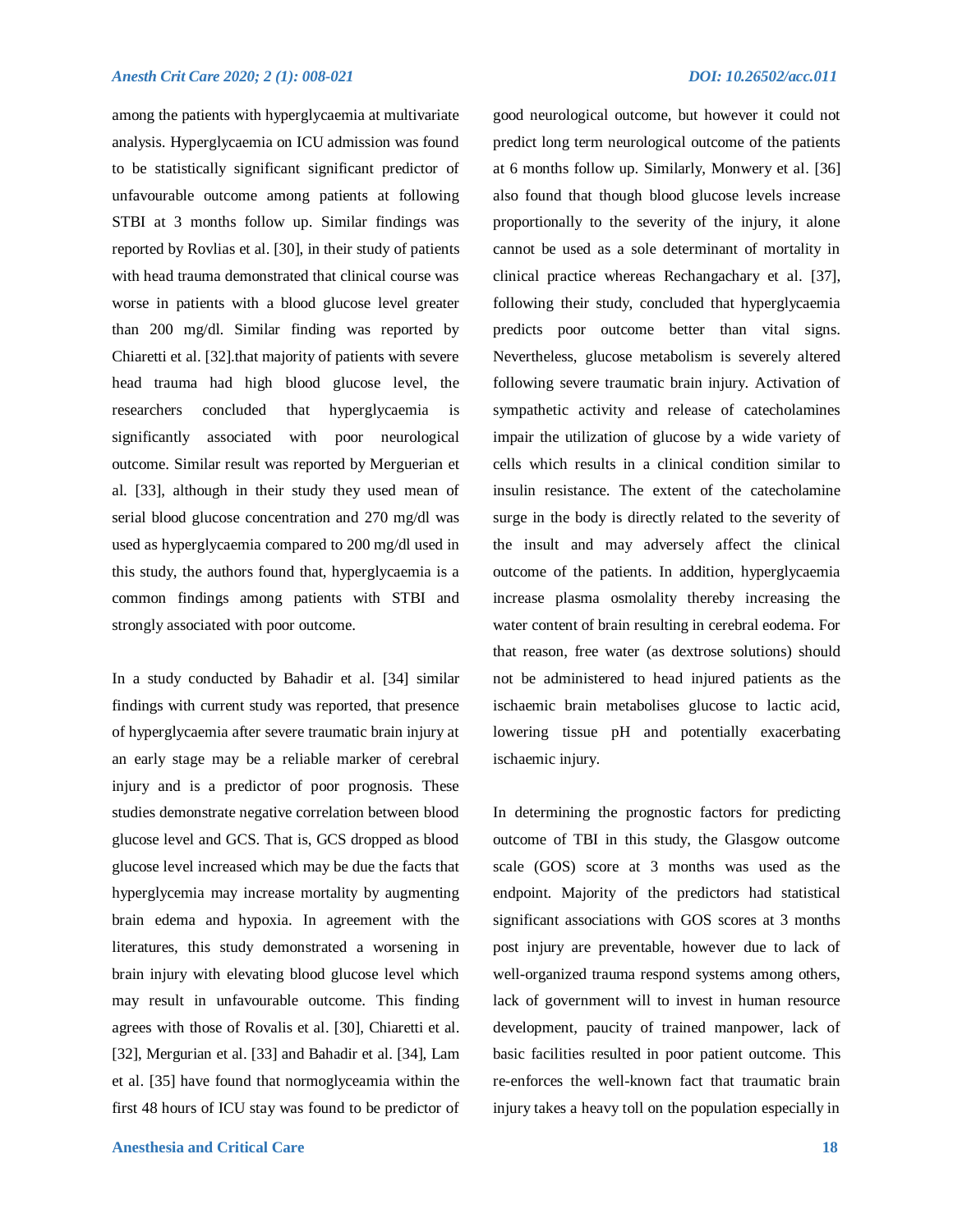a developing environment. A different study is required to unearth the factors responsible for this high incidence of unfavourable outcome in this environment so that efforts can be directed at addressing them. Clinicians treating patients often make decisions based on their assessment of prognosis. According to a survey in United Kingdom (UK) 2008, 80% of doctors believed that an accurate assessment of prognosis is important in making clinical decisions in the management of patients with STBI [8]. Since anaesthetists are the primary managers of ICU in the West African sub- region due to lack of intensivists, accurate prediction of outcome may help in rational allocation of scarce health resources. The ability to accurately predict the outcome after STBI will also help doctors in designing protocols relevant to their practice environment, which will improve clinical management of severe head injury.

#### **4. Conclusions**

This study revealed hypotension, hyperglycaemia and anaemia were significant predictors of unfavourable outcome should be avoided on an absolute basis and mid-line brain shift greater than 5 mm and absent or compressed cistern on brain CT-scan indicate unfavourable outcome following severe traumatic brain injury. The use of simple, clinical prognostic factors such as those found in this study in the prediction of immediate outcome following head injury should be adopted as an essential part of the management plan of all severely head injured patients in ICU in West Africa. This is because the factors found to be strongly predictive of outcome are all easily attainable in this environment without having to resort to sophisticated monitoring and investigative techniques.

#### **References**

- 1. Haddad SH, Arabi YM. Critical care management of severe traumatic brain injury in adults. Scand J Trauma Resusc Emerg Med 20 (2012): 12.
- 2. Lindsay KW, Bone I, Callander R (eds) Head injury, outcome after severe head injury. In: Text book of Neurology & Neurosurgery illustrated. 4th edition, Church Livingstone. Edinburgh London New York Oxford Philadelphia ST Louis Sydney Toronto 216 (2004): 212-213.
- 3. Emejulu JK, Isiguzo CM, Agbasoga CE, et al. Traumatic Brain injury in the Accident and Emergency Department of a tertiary Hospital in Nigeria. East and Central Afric J Surg 15 (2010): 28-38.
- 4. Brown DS, Nell V. Epidemiology of traumatic brain injury in Johannesburg-II. Morbidity, Mortality and Aetiology. Soc Sci Med 33 (2013): 289-296.
- 5. Hyder AA, Wunderlich CA, Puvanachandra P, et al. The impact of traumatic brain injuries: A global Perspective. Neuro Rehabilitation 22 (2007): 341-353.
- 6. Triani J, Bah O, Bailey N, et al. Disability in and around urban areas of Sierra Leone. Leonard Chershire Int. London (2010). (https://www.ucl.ac.uk/lc-ccr/downloasds/2.0) accessed 9/5/14
- 7. MRC CRASH Trial Collaborators. Predicting outcome after traumatic brain injury: Practical Prognostic Models based on Large Cohort of International Patients. BMJ 336 (2008): 425-429.
- 8. Igun GO, Ihezue CH, Lilly-da-tariah OB, et al. Perspectives on Pediatric Traumatic Brain Injury. Afric J Paed Surg 1 (2004): 24-28.
- 9. Jennet B, Bond M. Assessment of Outcome after Severe Brain Damage. Lancet 1 (1975): 480-484.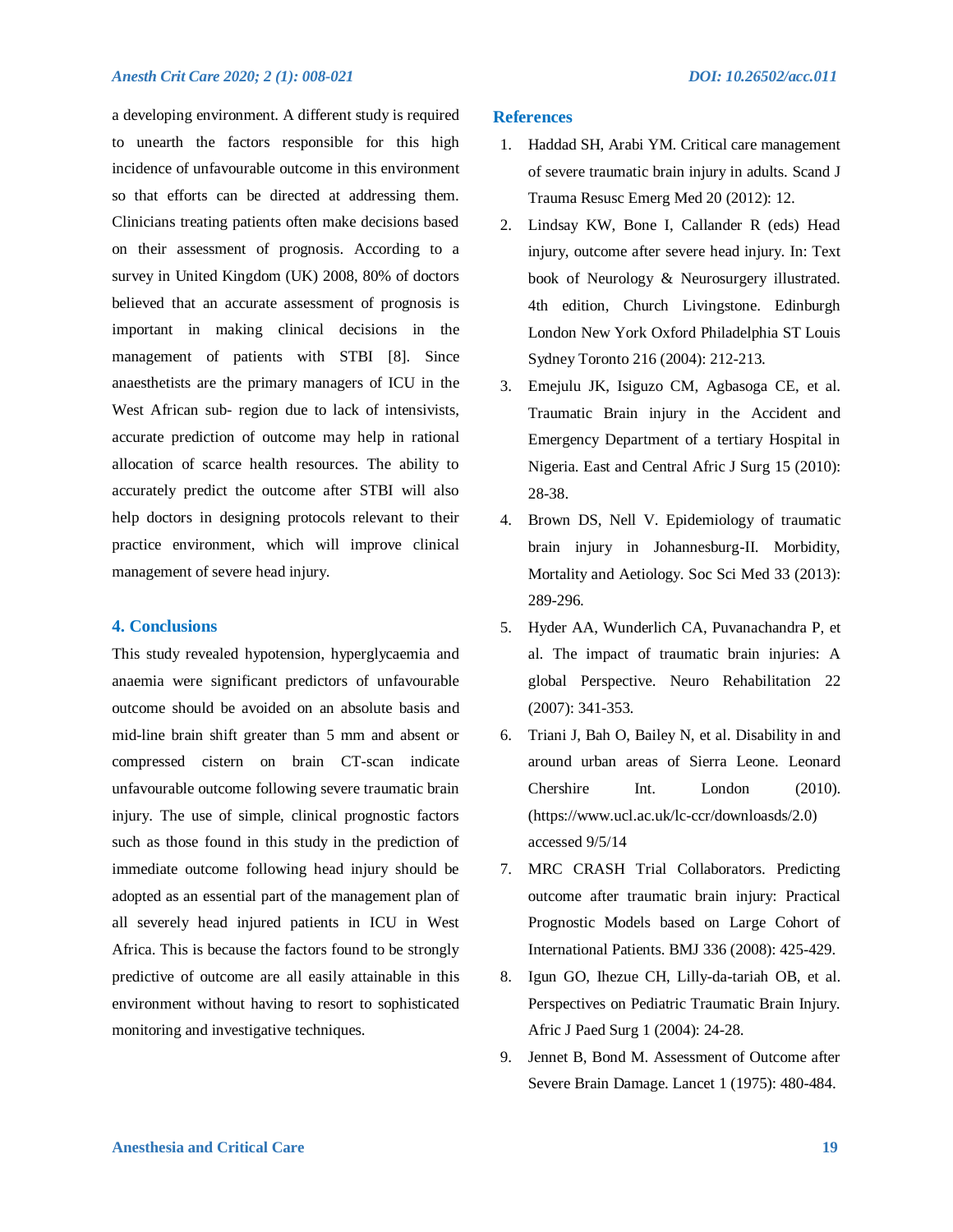- 10. King JT, Carlier PM, Marion DW. Early Glasgow Outcome Scale scores predict long-term functional outcome in patients with severe traumatic brain injury. J Neurotrauma 22 (2005): 947-954.
- 11. Boto GR, Gomez PA, De la Cruz J, et al. Severe head injury and risk of early death. J Neurol Neurosurg and Psychiatry 77 (2006): 1054-1059.
- 12. Morrison WE, Arbelaez JJ, Fackler JC, et al. Gender and age effects on outcome after pediatric traumatic brain injury. Paediatric Crit Care Med 5 (2004): 145-151.
- 13. Finfer SR, Cohen J. Severe traumatic brain injury. Resuscitation 48 (2001): 77-90.
- 14. Jennet B, Bond M. Assessment of Outcome after Severe Brain Damage. Lancet 1 (1975): 480-484.
- 15. Navdeep SS, Vikas R, Yushbir O, et al. Factors predicting outcome in patients with STBI. Multivariate Analysis. Indian J Neurotrauma 9 (2012): 45-48.
- 16. Combes PB, Fauvages P, Colouna M, et al. Severe head injuries: An outcome prediction and survival analysis. Intens Care Med. J 22 (1996): 1391-1395.
- 17. Groswasser Z, Cohen M, Keren O. Female Brain injured patients recover better than males. Brain Injury 12 (1990): 805-808.
- 18. Lee SY, Kim SS, Kim CH, et al. Prediction of Outcome after Traumatic Brain Injury Using Clinical and Neuroimaging Variables. Journal of Clinical Neurology 8 (2012): 222-242.
- 19. Settervall CH, de Sousa RM, Furbringer e Silva SC. In hospital mortality and the GCS in the First 72 hours of traumatic brain injury. Rev. latino-Am. Emfermagem 191 (2011): 1337-1343.
- 20. Becker DP, Miller JD, Ward JD. Outcome from severe head injury, early diagnosis and intensive

care management. J Neurosurg 47 (1997): 491- 502.

- 21. Chestnut RM, Marshal LF, Klauber MR. The role of secondary brain injury in determining outcome from severe traumatic brain injury. J Trauma 34 (1993): 216-222.
- 22. Christopher DM, Ms Saipin M, Pillar SU, et al. Influence of definition and location of Hypotension on outcome of severe paediatric traumatic brain injury. Crit. Care Med 33 (2005): 2645-2650.
- 23. Chiewvit P, Tritakam SO, Nanta-aree S, et al. Degree of midline shift from CT scan predicted outcome in patients with head injuries. J Med Assoc Thai 93 (2010): 99-107.
- 24. Quattrochi KB, Prasad P, Willit NH, et al. Quantification of Midline shift as a predictor of poor outcome following head injury. Surg Neurol 35 (1991): 183-188.
- 25. Leach P, Pathmanbanz ON, Patel HC, et al. Outcome after severe head injury. J Trauma Manag and Outcomes 3 (2009): 3-5.
- 26. Mardjono T, Muhammad ZA, Arwinder SG, et al. Early mortality predictor of severe traumatic brain injury: A single multi - center study of prognostic variables based on admission characteristic: Ind J Neuro Trauma 10 (2013): 3- 8.
- 27. Bernard SA, Nguyen V, Cameron P, et al. Pre hospital rapid sequence intubation improve functional outcome for patients with severe traumatic brain injury. Ann Surg 252 (2010): 959-965.
- 28. Sekhon MS, McLean N, Henderson WR, et al. Association of hemoglobin concentration and mortality in critically ill patients with severe traumatic brain injury. Crit Care 16 (2012): 128- 135.